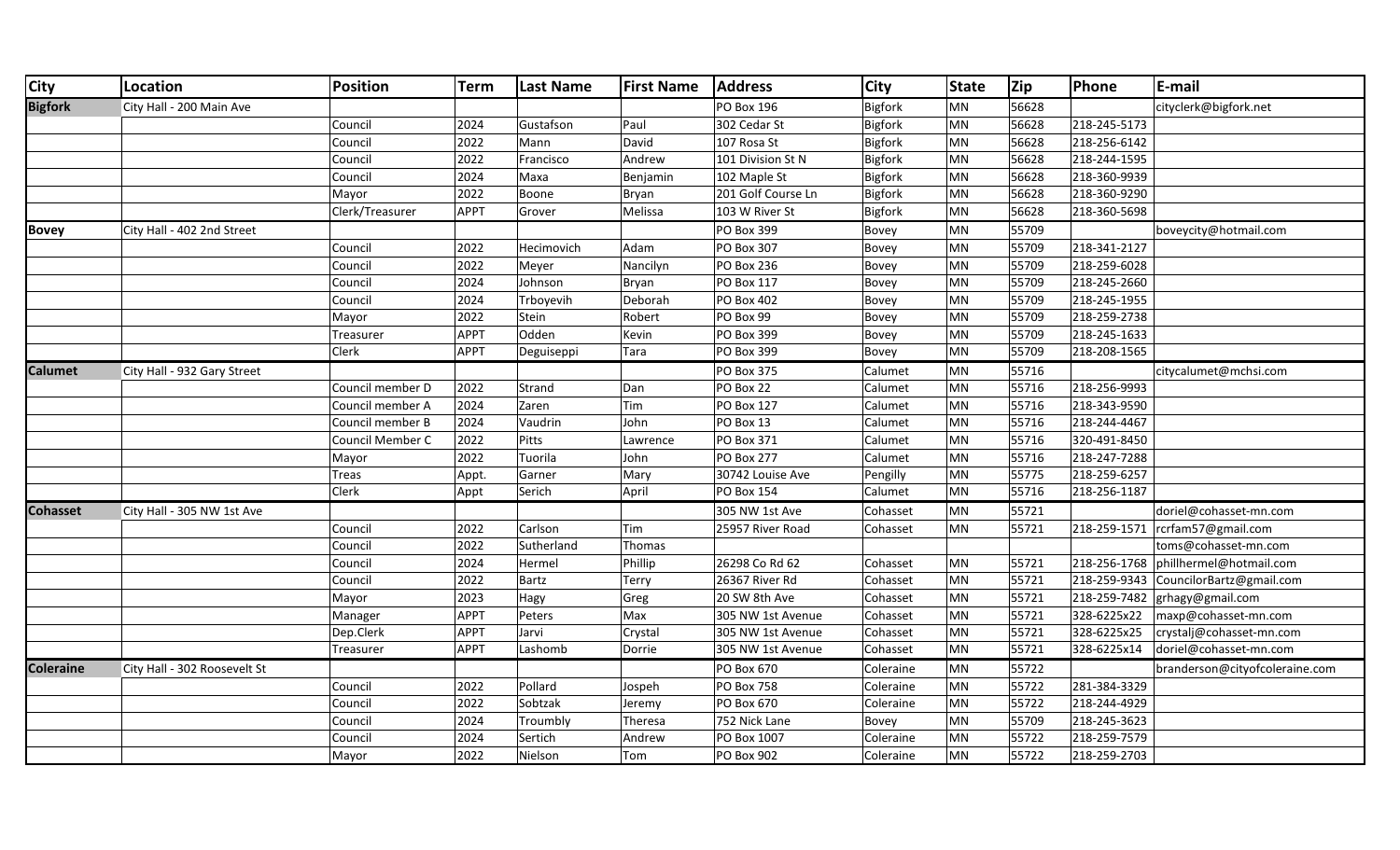| <b>City</b>       | Location                                    | <b>Position</b> | <b>Term</b> | <b>Last Name</b> | <b>First Name</b> | <b>Address</b>     | <b>City</b>         | State     | Zip   | Phone        | E-mail                                       |
|-------------------|---------------------------------------------|-----------------|-------------|------------------|-------------------|--------------------|---------------------|-----------|-------|--------------|----------------------------------------------|
|                   |                                             | Clerk/Treas     | <b>APPT</b> | Anderson         | <b>Briana</b>     | PO Box 670         | Coleraine           | MN        | 55722 | 218-245-2112 |                                              |
|                   |                                             | Dep.Clerk       | <b>APPT</b> | Roy              | Mary              | PO Box 670         | Coleraine           | MN        | 55722 | 218-245-2112 |                                              |
| <b>Deer River</b> | City Hall - 60 2nd Street SE                |                 |             |                  |                   | PO Box 70          | Deer River          | MN        | 56636 |              | drcity@paulbunyan.net                        |
|                   |                                             | Council         | 2022        | Serfling         | Barbara           | <b>PO Box 354</b>  | Deer River          | MN        | 56636 | 218-246-8066 |                                              |
|                   |                                             | Council         | 2022        | Geving           | Sharon            | PO Box 339         | Deer River          | MN        | 56636 | 218-398-7688 |                                              |
|                   |                                             | Council         | 2024        | Richards         | Patrick           | PO Box 301         | Deer River          | MN        | 56636 | 218-244-0971 |                                              |
|                   |                                             | Council         | 2022        | Graf             | Daniel            | 511 4th St SE      | Deer River          | MN        | 56636 | 218-246-9671 |                                              |
|                   |                                             | Mayor           | 2022        | Geving           | Steven            | PO Box 339         | Deer River          | <b>MN</b> | 56636 | 218-398-7250 |                                              |
|                   |                                             | City Admin      | <b>APPT</b> | Box              | Mark              | PO Box 31          | Deer River          | MN        | 56636 | 218-246-8691 |                                              |
|                   |                                             | Dep.Clerk       | <b>APPT</b> | Guthrie          | Gayle             | PO Box 70          | Deer River          | MN        | 56636 | 218-246-8195 |                                              |
| <b>Effie</b>      | City Hall - 100 SW State Hwy 38             |                 |             |                  |                   | PO Box 129         | Effie               | MN        | 56639 |              | cityofeffie@live.com                         |
|                   |                                             | Council         | 2022        | Lamont           | Thomas            | PO Box 129         | Effie               | MN        | 56639 | 218-244-1163 |                                              |
|                   |                                             | Council         | 2024        | Walker           | Angela            | PO Box 129         | Effie               | MN        | 56639 | 218-929-2919 |                                              |
|                   |                                             | Council         | 2022        | Longtine         | Lillian           | PO Box 134         | Effie               | MN        | 56639 | 218-743-3836 |                                              |
|                   |                                             | Council         | 2024        | Astry            | James             | PO Box 129         | Effie               | MN        | 56639 | 218-743-2644 |                                              |
|                   |                                             | Mayor           | 2022        | Drewlow          | Greta             | PO Box 129         | Effie               | <b>MN</b> | 56639 | 218-417-0081 |                                              |
|                   |                                             | Clerk/Treas     | <b>APPT</b> | Schmit           | Carolyn           | PO Box 129         | Effie               | MN        | 56639 | 218-556-9578 |                                              |
|                   | Grand Rapids City Hall - 420 N Pokegama Ave |                 |             |                  |                   | 420 N Pokegama Ave | <b>Grand Rapids</b> | MN        | 55744 |              | kgibeau@ci.grand-rapids.mn.us                |
|                   |                                             | Council         | 2022        | Toven            | Michelle          | 4 NW 3rd St Apt E  | <b>Grand Rapids</b> | MN        | 55744 |              | 218-443-0111   mtoven@ci.grand-rapids.mn.us  |
|                   |                                             | Council         | 2024        | Adams            | Dale              | 1806 Frazer Dr     | <b>Grand Rapids</b> | MN        | 55744 |              | 218-326-8119 dadams@ci.grand-rapids.mn.us    |
|                   |                                             | Council         | 2024        | Connelly         | Tasha             | 805 NW 2nd Ave     | <b>Grand Rapids</b> | MN        | 55744 |              | 612-308-8088 tconnelly@ci.grand-rapids.mn.us |
|                   |                                             | Council         | 2022        | Blake            | Rick              | 835 NE 3rd Ave     | <b>Grand Rapids</b> | MN        | 55744 |              | 218-327-3303  rblake@ci.grand-rapids.mn.us   |
|                   |                                             | Mayor           | 2022        | Christy          | Dale              | 1100 SW 23rd Ave   | <b>Grand Rapids</b> | MN        | 55744 |              | 218-259-4668 dchristy@ci.grand-rapids.mn.us  |
|                   |                                             | Admin.          | <b>APPT</b> | Pagel            | Tom               | 420 N Pokegama Ave | <b>Grand Rapids</b> | MN        | 55744 |              | 218-326-7625 admin@cityofgrandrapidsmn.com   |
|                   |                                             | <b>Clerk</b>    | <b>APPT</b> | Johnson-Gibeau   | Kim               | 420 N Pokegama Ave | <b>Grand Rapids</b> | MN        | 55744 |              | 218-326-7603 kgibeau@ci.grand-rapids.mn.us   |
| <b>Keewatin</b>   | City Hall - 127 W 3rd Ave                   |                 |             |                  |                   | <b>PO Box 190</b>  | Keewatin            | MN        | 55753 |              | keewatin@mchsi.com                           |
|                   |                                             | Council         | 2022        | Maras            | Tawnya            | 305 S 5th Street   | Keewatin            | MN        | 55753 | 218-969-6426 |                                              |
|                   |                                             | Council         | 2024        | Jivery           | Carissa           | 532 N 2nd Street   | Keewatin            | MN        | 55753 | 320-266-1424 |                                              |
|                   |                                             | Council         | 2022        | Labine           | Michael           | 406 S 1st Street   | Keewatin            | MN        | 55753 | 218-969-6331 |                                              |
|                   |                                             | Council         | 2024        | Thronson         | Susan             | 202 E Taconite Ave | Keewatin            | MN        | 55753 | 218-969-9908 |                                              |
|                   |                                             | Mayor           | 2022        | King             | William           | PO Box 406         | Keewatin            | MN        | 55753 | 218-778-6430 |                                              |
|                   |                                             | Treas           | 2021        | Durant           | Melissa           | 415 W Howard Ave   | Keewatin            | MN        | 55753 | 218-969-0576 |                                              |
|                   |                                             | <b>Clerk</b>    | 2021        | Maras            | Tawnya            | PO Box 190         | Keewatin            | MN        | 55753 | 218-969-6426 |                                              |
|                   |                                             | Dep.Clerk       | Appt        | <b>Breeden</b>   | Ashlee            | PO Box 190         | Keewatin            | MN        | 55753 |              |                                              |
| LaPrairie         | City Hall - 15 Park Drive                   |                 |             |                  |                   | 15 Park Drive      | <b>Grand Rapids</b> | MN        | 55744 |              | cityhall@laprairiemn.com                     |
|                   |                                             | Council         | 2024        | Donahue          | Tony              | 2997 Fraser St     | <b>Grand Rapids</b> | MN        | 55744 | 218-259-4580 |                                              |
|                   |                                             | Council         | 2022        | Larson           | Kenneth           | 3 Steinhart Circle | <b>Grand Rapids</b> | MN        | 55744 | 612-940-6922 |                                              |
|                   |                                             | Council         | 2024        | Nelson           | Michael           | 2740 Fraser St     | <b>Grand Rapids</b> | <b>MN</b> | 55744 | 218-820-0636 |                                              |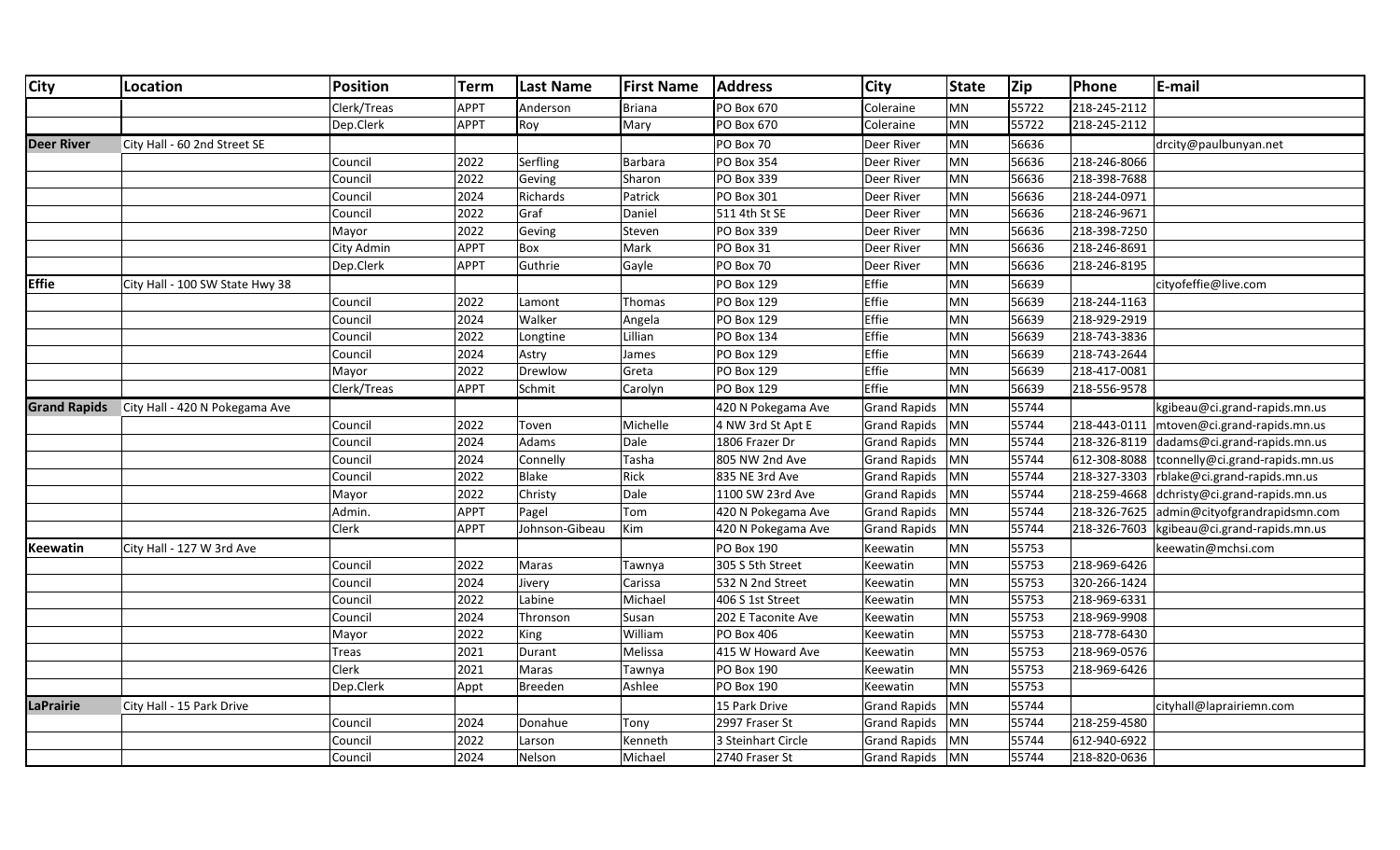| <b>City</b>       | Location                        | <b>Position</b> | <b>Term</b> | <b>Last Name</b> | <b>First Name</b> | <b>Address</b>      | <b>City</b>         | <b>State</b> | Zip   | Phone        | E-mail                        |
|-------------------|---------------------------------|-----------------|-------------|------------------|-------------------|---------------------|---------------------|--------------|-------|--------------|-------------------------------|
|                   |                                 | Council         | 2022        | Abeyta           | Joseph            | 2317 Glenwood Dr    | <b>Grand Rapids</b> | <b>MN</b>    | 55744 | 218-301-4230 |                               |
|                   |                                 | Mayor           | 2022        | Bolen            | Jonathan          | 1812 Spruce St      | Grand Rapids        | MN           | 55744 | 218-259-8956 |                               |
|                   |                                 | Clerk/Treas     | APPT        | Mrnak            | Lisa              | 15 Park Drive       | Grand Rapids        | MN           | 55744 | 218-326-8898 |                               |
| <b>Marble</b>     | City Hall - 300 Alice Ave       |                 |             |                  |                   | PO Box 38           | Marble              | <b>MN</b>    | 55764 |              | marblecity@mchsi.com          |
|                   |                                 | Council         | 2022        | Parks            | Chris             | PO Box 38           | Marble              | MN           | 55764 | 218-247-7576 |                               |
|                   |                                 | Council         | 2022        | Lee              | Merry             | PO Box 38           | Marble              | MN           | 55764 | 218-247-7576 |                               |
|                   |                                 | Council         | 2024        | Guddock          | AI                | PO Box 38           | Marble              | <b>MN</b>    | 55764 | 218-247-7576 |                               |
|                   |                                 | Mayor           | 2022        | Breen            | Daidre            | PO Box 38           | Marble              | MN           | 55764 | 218-247-7576 |                               |
|                   |                                 | Treas           | 2022        | Rychart          | Patti             | PO Box 38           | Marble              | MN           | 55709 | 218-247-7576 |                               |
|                   |                                 | <b>Clerk</b>    | 2024        | Litchke          | Sarah             | PO Box 38           | Marble              | MN           | 55764 | 218-247-7576 |                               |
| <b>Nashwauk</b>   | City Hall - 301 Central Ave     |                 |             |                  |                   | 301 Central Ave     | Nashwauk            | MN           | 55769 |              | akurtock@cityofnashwauk.com   |
|                   |                                 | Council         | 2024        | Gangl            | Brian             | 35972 State Hwy. 65 | Nashwauk            | <b>MN</b>    | 55769 | 218-969-8107 |                               |
|                   |                                 | Council         | 2022        | Martin           | Amanda            | 220 1st St          | Nashwauk            | <b>MN</b>    | 55769 | N/A          |                               |
|                   |                                 | Council         | 2022        | Heyblom          | Greg              | 12 2nd St           | Nashwauk            | MN           | 55769 | 218-969-1066 |                               |
|                   |                                 | Council         | 2024        | <b>Bruns</b>     | David             | 9 3rd St            | Nashwauk            | <b>MN</b>    | 55769 | 218-966-6646 |                               |
|                   |                                 | Mayor           | 2024        | Saari            | Calvin            | 308 3rd St          | Nashwauk            | <b>MN</b>    | 55769 | 218-969-0151 |                               |
|                   |                                 | Dep.Clerk       | APPT        | Goss             | Amber             | 301 Central Avenue  | Nashwauk            | MN           | 55769 | 218-885-1210 |                               |
|                   |                                 | Clerk/Treas     | APPT        | Kurtock          | April             | 301 Central Avenue  | Nashwauk            | <b>MN</b>    | 55769 | 218-885-1210 |                               |
| <b>Squaw Lake</b> | City Hall - 51272 State Hwy 46  |                 |             |                  |                   | PO Box 382          | Squaw Lake          | MN           | 56681 |              | cityofsquawlakemn@outlook.com |
|                   |                                 | Council         | 2024        | Smith            | Cory              | <b>PO Box 382</b>   | Squaw Lake          | MN           | 56681 | 612-499-0225 |                               |
|                   |                                 | Council         | 2022        | Strugar          | Pete              | <b>PO Box 382</b>   | Squaw Lake          | <b>MN</b>    | 56681 | 763-843-6877 |                               |
|                   |                                 | Council         | 2024        | Schuemann        | Brian             | <b>PO Box 382</b>   | Squaw Lake          | MN           | 56681 | 218-659-4570 |                               |
|                   |                                 | Council         | 2022        | Leino            | Sandra            | <b>PO Box 382</b>   | Squaw Lake          | MN           | 56681 | 218-659-4299 |                               |
|                   |                                 | Mayor           | 2022        | LeCuyer          | Joan              | <b>PO Box 382</b>   | Squaw Lake          | <b>MN</b>    | 56681 | 218-659-4344 |                               |
|                   |                                 | Clerk/Treas     | APPT        | Schuemann        | Jackie            | PO Box 382          | Squaw Lake          | MN           | 56681 | 218-659-4256 |                               |
| <b>Taconite</b>   | Community Center - 26 Haynes St |                 |             |                  |                   | PO Box 137          | Taconite            | MN           | 55786 |              | taconite@mchsi.com            |
|                   |                                 | Council         | 2022        | Kilpatrick       | <b>Tim</b>        | 33593 Shamrock Dr   | Bovey               | MN           | 55709 | 218-259-6717 |                               |
|                   |                                 | Council         | 2024        | Hoey             | Jeremiah          | <b>PO Box 425</b>   | Taconite            | MN           | 55786 | 218-259-9009 |                               |
|                   |                                 | Council         | 2024        | Hron             | Jody              | PO Box 34           | Taconite            | MN           | 55786 | 218-360-3219 |                               |
|                   |                                 | Mayor           | 2022        | Troumbly         | Ryan              | PO Box 51           | Taconite            | MN           | 55786 | 218-929-9206 |                               |
|                   |                                 | <b>Treas</b>    | 2024        | Hanson           | Kris              | <b>PO Box 411</b>   | Taconite            | <b>MN</b>    | 55786 | 218-259-6262 |                               |
|                   |                                 | <b>Clerk</b>    | 2022        | Trombely         | Mike              | <b>PO Box 443</b>   | Taconite            | MN           | 55786 | 218-256-3530 |                               |
| <b>Warba</b>      | City Hall - 130 S 2nd Ave       |                 |             |                  |                   | PO Box 2794         | Warba               | MN           | 55793 |              | cityofwarba@frontiernet.net   |
|                   |                                 | Council         | 2022        | Leppanen         | Denise            | PO Box 2794         | Warba               | MN           | 55793 | 320-279-0173 |                               |
|                   |                                 | Council         | 2024        | Heinrichs        | Jim               | PO Box 2794         | Warba               | MN           | 55793 | 218-910-6210 |                               |
|                   |                                 | Council         | 2024        | Savage           | Cindy             | PO Box 2794         | Warba               | MN           | 55793 | 763-439-4914 |                               |
|                   |                                 | Mayor           | 2022        | Coffel           | Ellen             | PO Box 2794         | Warba               | MN           | 55793 | 218-492-4368 |                               |
|                   |                                 | Treas           | 2024        | Elich            | Tami              | PO Box 2794         | Warba               | <b>MN</b>    | 55793 | 218-259-3799 |                               |